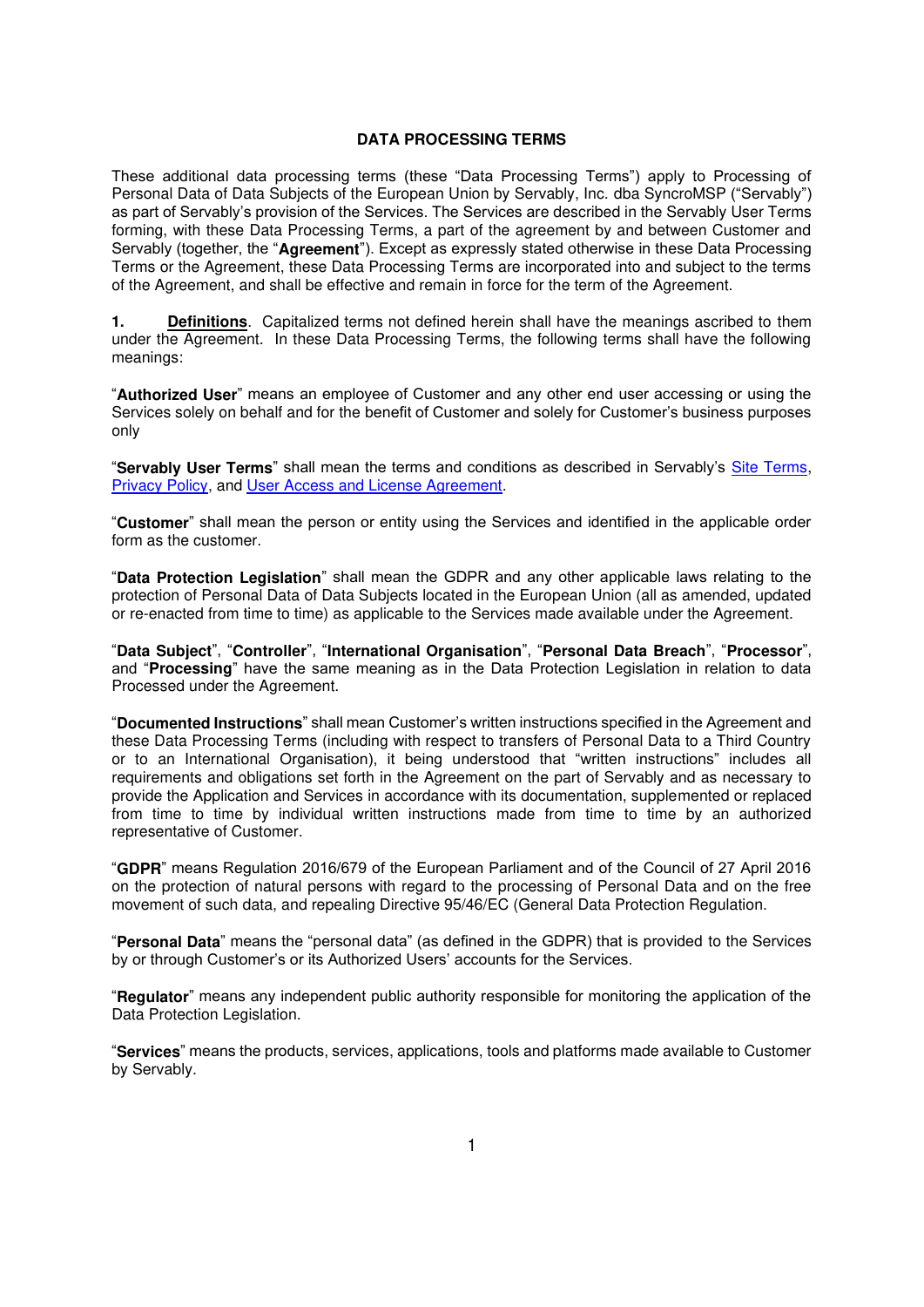"**Subcontractor**" shall mean any processor engaged by Servably who agrees to receive Personal Data from Servably for Processing activities to be carried out on behalf of Controller in accordance with its instructions, the terms of these Data Processing Terms and the terms of the written subcontract.

"**Third Country**" shall mean any country other than a European Union Member State or a member of the European Economic Area at the time of transfer of Personal Data.

# **2. Background and Interpretation**.

2.1 Except as expressly stated otherwise in these Data Processing Terms or the Agreement, in the event of any conflict between the terms of the Servably User Terms and the terms of these Data Processing Terms, the relevant terms of these Data Processing Terms shall control and take precedence.

2.2 Customer acknowledges and agrees that (i) all rights and obligations under these Data Processing Terms shall be exclusively exercised by Customer and (ii) correspondingly, any notifications to be provided by Servably under these Data Processing Terms shall only be provided to Customer.

2.3 Customer shall ensure that it has complied with all applicable Data Protection Legislation with respect to Customer Data that Customer transmits or provides to Servably.

# **3. Controller and Processor of Personal Data; Purpose of Processing**.

3.1 Customer is and will at all times remain the Controller of the Personal Data Processed by Servably under the Agreement. Customer is responsible for compliance with its obligations as a Controller under applicable Data Protection Legislation, in particular for justification of any transmission of Personal Data to Servably, and for Customer's decisions and actions concerning the Processing of such Personal Data.

3.2 Servably is and will at all times remain a Processor with regard to the Personal Data provided by Customer or any of its Authorized Users to Servably under the Agreement. Servably is responsible for compliance with its obligations under these Data Processing Terms and for compliance with its obligations as a Processor under applicable Data Protection Legislation.

3.3 The nature/purpose of the Processing under these Data Processing Terms is to enable Servably to carry out its obligations under the Agreement (which forms the subject matter of the Processing), all in accordance with the Documented Instructions. Where Servably believes that an instruction of Customer would result in a violation of Data Protection Legislation, Servably shall immediately notify Customer thereof and request that Customer withdraw, amend or confirm the relevant instruction. Pending the decision of the Customer on the withdrawal, amendment or confirmation of the relevant instruction, Servably shall be entitled to suspend the implementation of the relevant instruction. Additional instructions outside the scope of the Documented Instructions (if any) require prior written agreement between Servably and Customer, including agreement on any additional fees payable by Customer to Servably for carrying out such instructions.

**4. Details of Processing**. The subject matter, duration, nature, and purpose of the Processing, the types of Personal Data and categories of Data Subjects Processed under these Data Processing Terms are specified in Schedule A, attached hereto and incorporated herein by reference.

# **5. Rights of Data Subjects**.

If Servably directly receives any Data Subject requests regarding Personal Data, it will promptly pass on such requests to Customer without responding to the Data Subject, provided that the Data Subject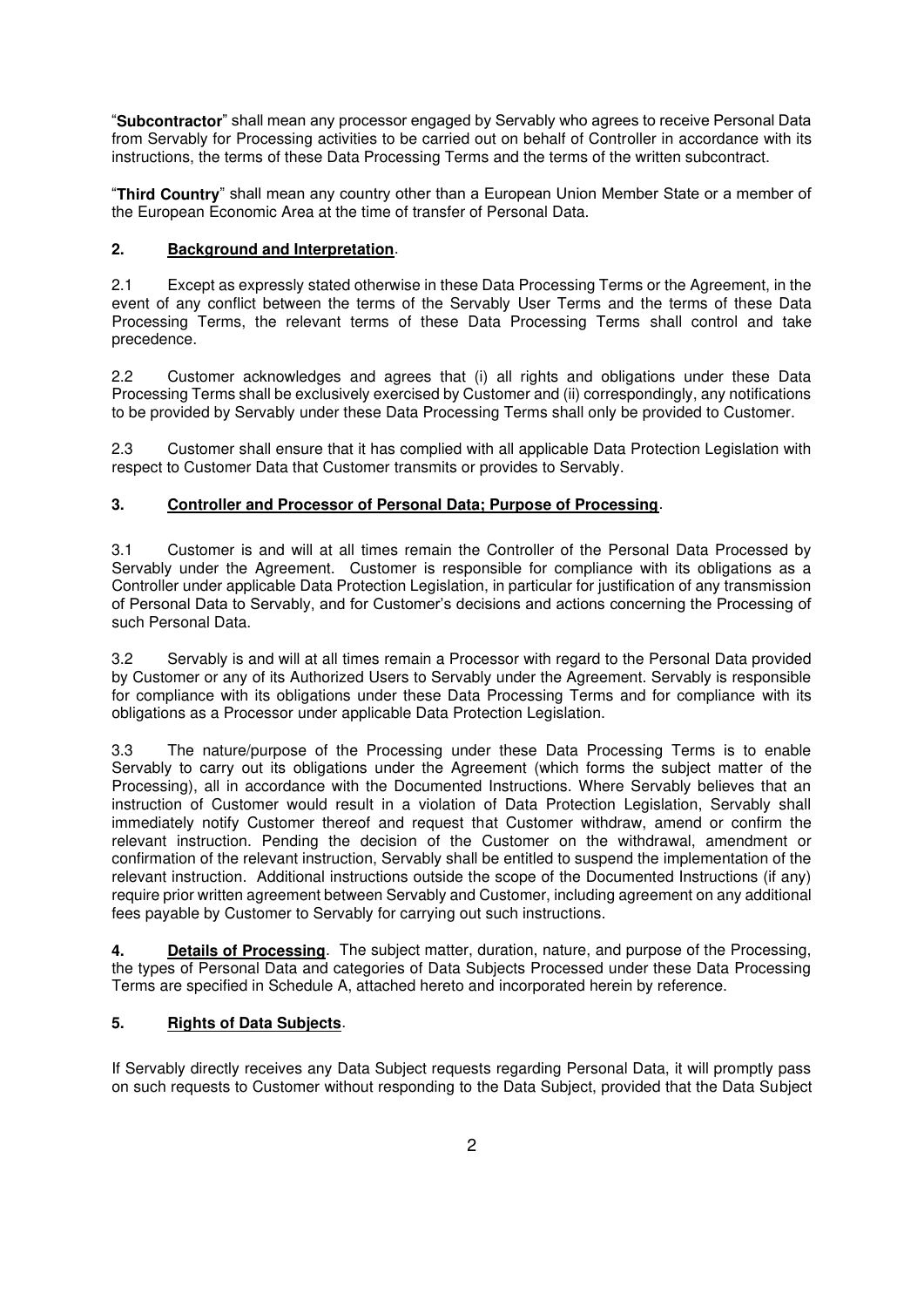has identified Customer as the Controller, unless otherwise required by applicable Data Protection Legislation.

# **6. Subcontractors and Sub-processing**.

6.1 Customer agrees that Servably may engage Subcontractors to assist in the performance of the Services, including carrying out some of Servably's Processing obligations under the Agreement.

6.2 Where Servably authorizes a Subcontractor as described in Section 6.1, (i) Servably will enter into a written agreement with the Subcontractor and, to the extent that the Subcontractor is performing the same data Processing services that are being provided by Servably under these Data Processing Terms, such Subcontractors are required to abide by the same level of data protection and security as Servably under these Data Processing Terms as applicable to their Processing of Personal Data; and (ii) Servably will remain responsible for its compliance with the obligations of these Data Processing Terms and for any acts or omissions of Subcontractors that cause Servably to breach any of Servably's obligations under these Data Processing Terms.

# **7. Technical and Organizational Security Measures**.

7.1 Servably shall implement appropriate technical and organizational measures in accordance with the Data Protection Legislation to ensure a level of security appropriate to the risks that are presented by such Processing, in particular, protecting from and against accidental or unlawful destruction, loss, alteration, unauthorized disclosure of, or access to Personal Data, taking into account the state of the art, the costs of implementation, the nature, scope, context and purposes of Processing and the likelihood and severity of risk in relation to the rights and freedoms of the Data Subjects, so as to ensure a level of security appropriate to (i) the harm that may result from a breach of the relevant measures, and (ii) the nature of Personal Data Processed hereunder.

7.2 Servably personnel as well as any Subcontractors that may have access to Personal Data are subject to appropriate confidentiality arrangements. Servably shall not disclose Personal Data to any third party, except to Subcontractors in accordance with Section 6, unless requested in writing by an authorized representative of the Customer or required under applicable law. If Servably is obligated by applicable law to disclose Personal Data to any third party, Servably shall (to the extent permitted by applicable law) inform Customer of such intended disclosure and cooperate with Customer to limit the scope of the disclosure to what is strictly required by applicable law and with such reasonable protective measures in place to protect the confidentiality and integrity of such Personal Data.

# **8. Personal Data Breach Notification**.

8.1 Servably shall notify the Customer without undue delay on becoming aware of a confirmed or reasonably suspected Personal Data Breach, such notification to include all information reasonably required by Customer to comply with its obligations under Data Protection Legislation.

8.2 To assist Customer in relation to any Personal Data Breach notifications Customer is required to make under Data Protection Legislation, Servably will include in the notification under Section 8.1 such information about the Personal Data Breach as Servably is reasonably able to disclose to Customer, taking into account the nature of the Services, the information available to Servably, and any restrictions on disclosing the information, such as confidentiality.

8.3 Customer agrees that an unsuccessful Personal Data Breach will not be subject to this Section 8. An unsuccessful Personal Data Breach is one that results in no unauthorised access to Personal Data or to any of Servably's equipment or facilities storing Personal Data, and may include, without limitation, pings and other broadcast attacks on firewalls or edge servers, port scans, unsuccessful log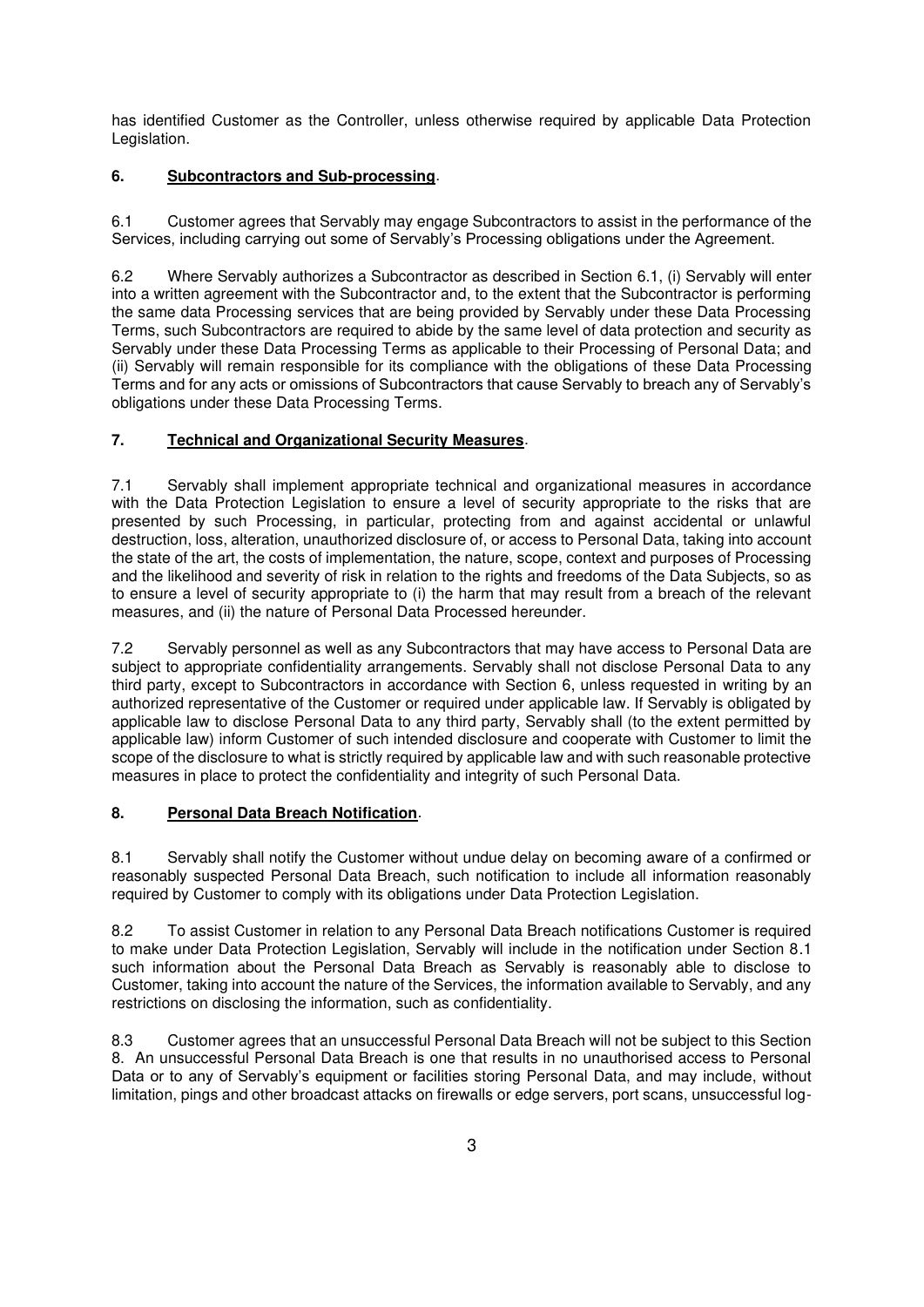on attempts, denial of service attacks, packet sniffing (or other unauthorised access to traffic data that does not result in access beyond headers) or similar incidents. Notwithstanding anything else in these Data Processing Terms or the Agreement, Servably's obligation to report or respond to a Personal Data Breach under this Section 8 is not and will not be construed as an acknowledgement by Servably of any fault or liability of Servably with respect to the Personal Data Breach.

# **9. Cross Border Transfers**.

Servably accesses and Processes Personal Data within the United States. To the extent Servably's access involves a transfer of Personal Data originating from the European Economic Area ("EEA") or Switzerland to a Third Country or to an International Organisation (a "**Cross Border Transfer**"), such transfers shall be subject to the EU standard contractual clauses for the transfer of Personal Data to processors established in third countries adopted by the European Commission (as applicable from time to time) set out as the Standard Data Transfer Clauses Exhibit, attached and hereby incorporated, which shall come into effect and apply to any Cross-Border Transfer. For the avoidance of doubt, in such case, the EU standard contractual clauses shall take precedence over these Data Processing Terms to the extent any terms conflict with each other.

# **10. Audit Rights and Cooperation with Customer.**

10.1 Servably shall make available all information reasonably necessary to demonstrate the Customer's compliance with these Data Processing Terms on the reasonable request by the Customer.

10.2 Customer may audit Servably's compliance with its obligations under these Data Processing Terms once per year. In addition, to the extent required by applicable Data Protection Legislation, including where mandated by a Regulator, Customer or a Regulator may perform more frequent audits. Servably will contribute to such audits by providing Customer or the applicable Regulator with the information and assistance reasonably necessary to conduct the audit, including any relevant records of Processing activities applicable to the Services ordered by Customer; provided, however, Servably will not provide Customer or any third party direct access to Servably's databases or information systems due to confidentiality and security commitments and obligations to its other clients and as required under applicable law, including without limitation Data Protection Legislation. Customer shall reimburse Servably for reasonable costs associated with Servably's performance of its obligations under this Section 10 and agree to reasonable confidentiality obligations for Customer and any third party appointed by Customer.

10.3 To request an audit, Customer must submit a detailed proposed audit plan that includes at a minimum the proposed scope, duration and start date of the proposed audit to Servably at least fifteen (15) business days in advance of the proposed audit date.

# **11. Return or Deletion of Personal Data**.

Upon Customer's request, within ninety (90) days of Customer's request, Servably shall, promptly upon termination or expiration of the Agreement, destroy or delete all Personal Data and delete all existing copies of such data unless required by law to keep or store such Personal Data, and shall promptly certify in writing to Customer completion of such deletion, destruction or return, as directed by Customer.

# **12. Amendment**.

Servably may, at any time on not less than thirty (30) days' notice, update and amend these Data Processing Terms by replacing it with any standard clauses adopted in accordance with Article 28 of the General Data Protection Regulation.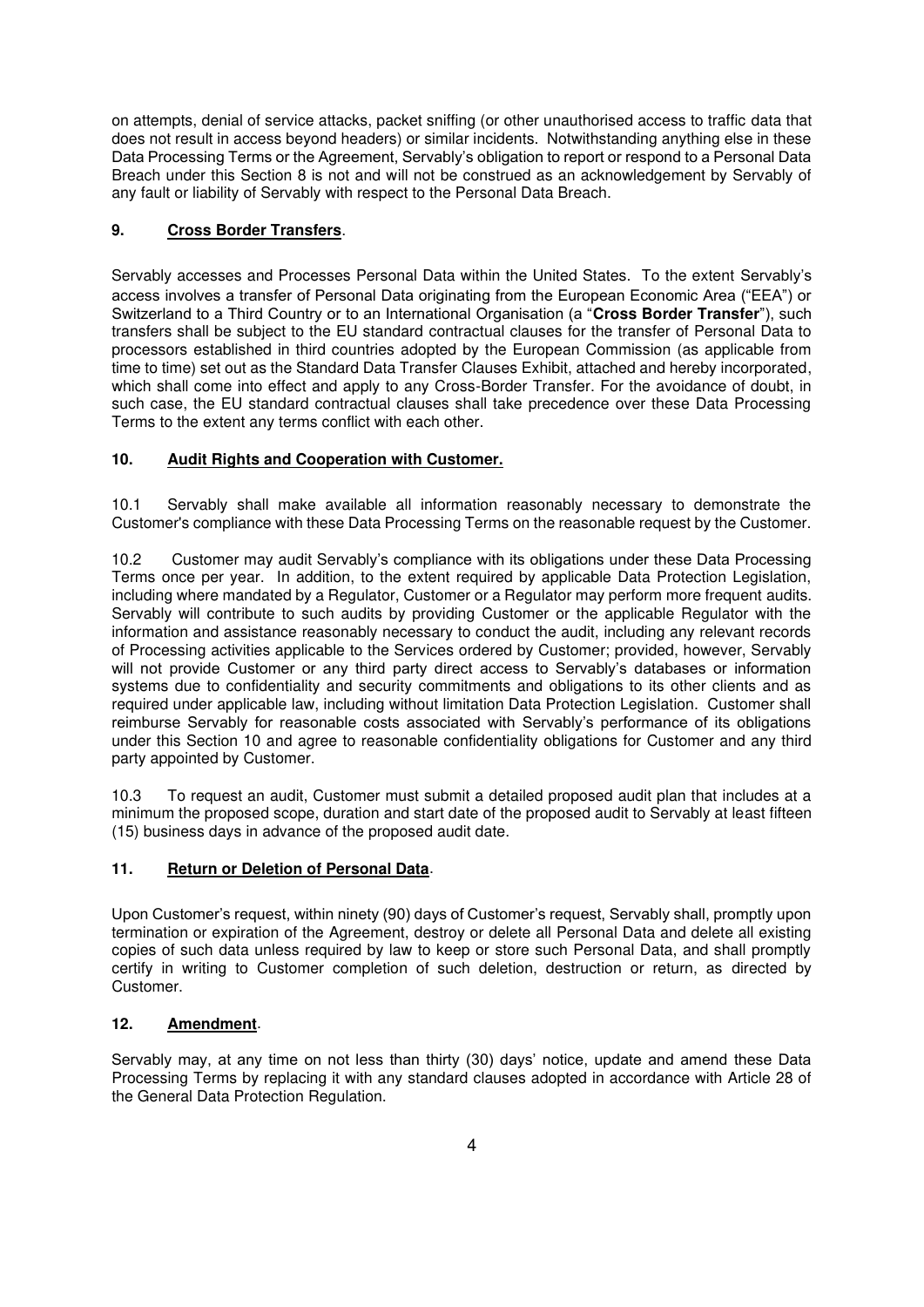# **Schedule A**

# **Data Processing Information**

| <b>Subject matter of processing</b>                                                               | The performance of the Services pursuant to the Agreement.                                                                                                                                                                                                                                                                                                                                                            |
|---------------------------------------------------------------------------------------------------|-----------------------------------------------------------------------------------------------------------------------------------------------------------------------------------------------------------------------------------------------------------------------------------------------------------------------------------------------------------------------------------------------------------------------|
| <b>Duration of processing</b>                                                                     | Subject to Section 11 of the Data Processing Terms, Servably will Process<br>Personal Data for the duration of the Agreement                                                                                                                                                                                                                                                                                          |
| <b>Nature</b><br><b>Purpose</b><br>and<br>of<br>of<br>processing,<br>e.g.,<br>means<br>processing | Supplier collects, processes and uses the Personal Data of the Data<br>Subjects on behalf of Customer in order to perform the Services as further<br>described in the Agreement and as further instructed by Customer in its<br>use of the Services.                                                                                                                                                                  |
| <b>Categories of data subjects</b>                                                                | Supplier collects, processes and uses Personal Data of its customers<br>(including without limitation managed service providers, IT departments,<br>computer service businesses) and users of the Services.                                                                                                                                                                                                           |
| Type of personal data (including<br>special categories of personal<br>data)                       | Email address<br>$\bullet$<br>Name<br>$\bullet$<br>Organization information<br><b>Address</b><br><b>Phone Number</b><br>Geolocation<br>Credit card and/or other account information<br>Photos<br>Computer Internet Protocol (IP) address<br>Computer operating system<br><b>Browser</b> type<br>Hashed identifiers derived from email addresses<br>Address of a referring web service<br>Your activity on the Service |
| <b>Retention period</b>                                                                           | Servably retains personal data of data subjects located in the European<br>Union only so long as necessary to achieve the purposes for which the<br>personal data is collected and processed.                                                                                                                                                                                                                         |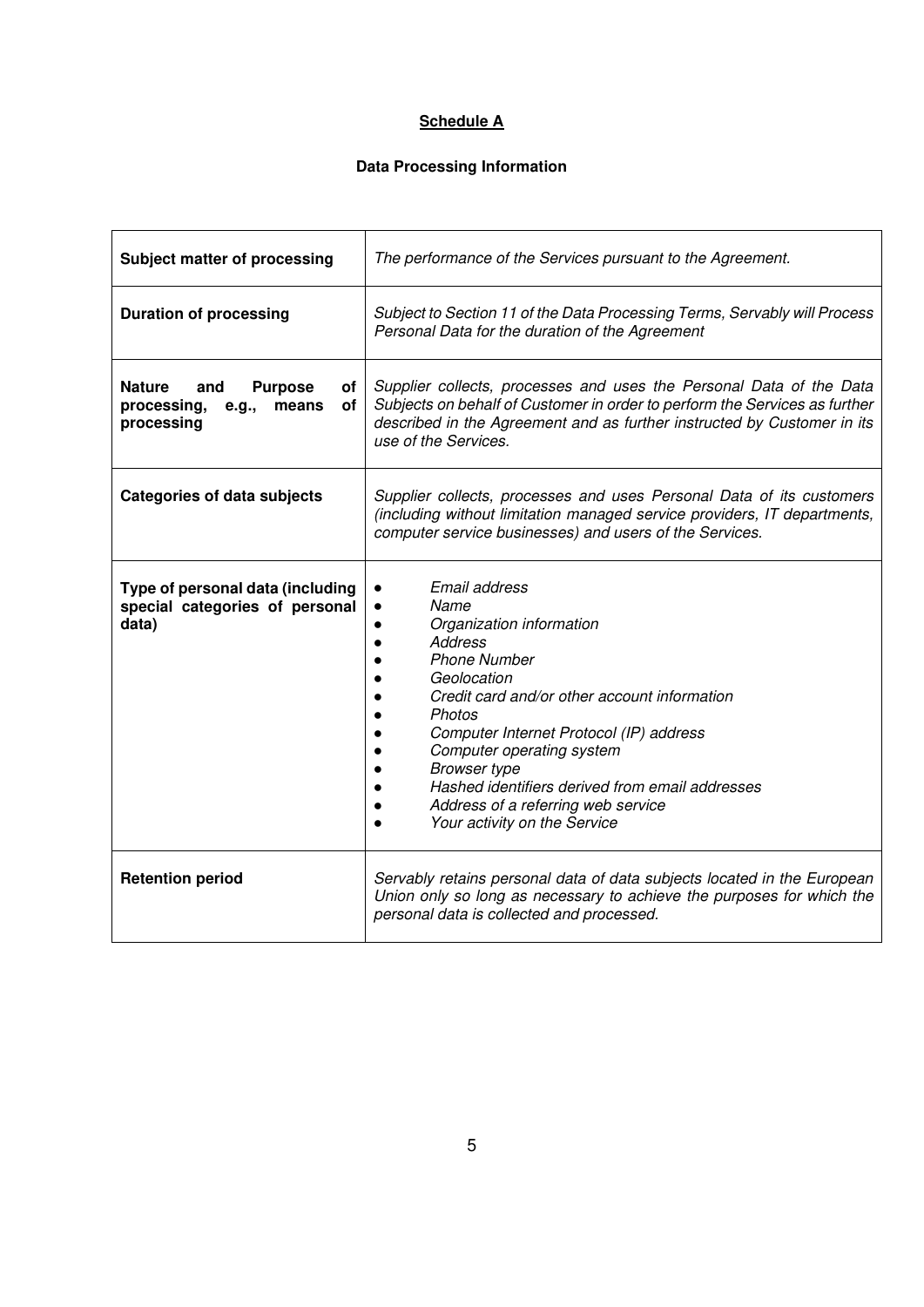# **Standard Data Transfer Clauses Exhibit**

# **Standard Contractual Clauses (processors)**

For the purposes of Article 26(2) of Directive 95/46/EC for the transfer of personal data to processors established in third countries which do not ensure an adequate level of data protection

## The entity identified as "Customer" in the Data Processing Terms (the data **exporter**)

and

## SERVABLY, INC. (the data **importer**)

each a "party"; together "the parties",

HAVE AGREED on the following Contractual Clauses (the Clauses) in order to adduce adequate safeguards with respect to the protection of privacy and fundamental rights and freedoms of individuals for the transfer by the data exporter to the data importer of the personal data specified in Appendix 1.

## Clause 1

# **Definitions**

**1.** For the purposes of the Clauses:

**1.1. "Data Protection Laws**" means applicable legislation protecting the personal data of natural persons, including in particular the national legislation implementing European Union Directive 95/46/EC (and, from 25 May 2018, Regulation (EU) 2016/679 ("GDPR")), together with binding guidance and codes of practice issued from time to time by relevant supervisory authorities.

**1.2. "Standard Contractual Clauses"** means the standard contractual clauses for the transfer of personal data to processors established in third countries which do not ensure an adequate level of protection as set out in Commission Decision 2010/87/EU, as set out in this Exhibit B and as updated, amended, replaced or superseded from time to time by the European Commission.

**1.3.** The terms "**process**", "**personal data**", "**controller**", "**processor**", "**personal data breach**" and "**data subject**" shall have the meanings given to them in the Data Protection Laws.

**1.4.** "**Customer"** has the meaning given to it in the background recital above.

**1.5.** "**personal data**" means all personal data which is obtained by the data exporter or its affiliates being processors from any of its Customers.

**1.6. 'the data exporter'** means the controller who transfers the personal data;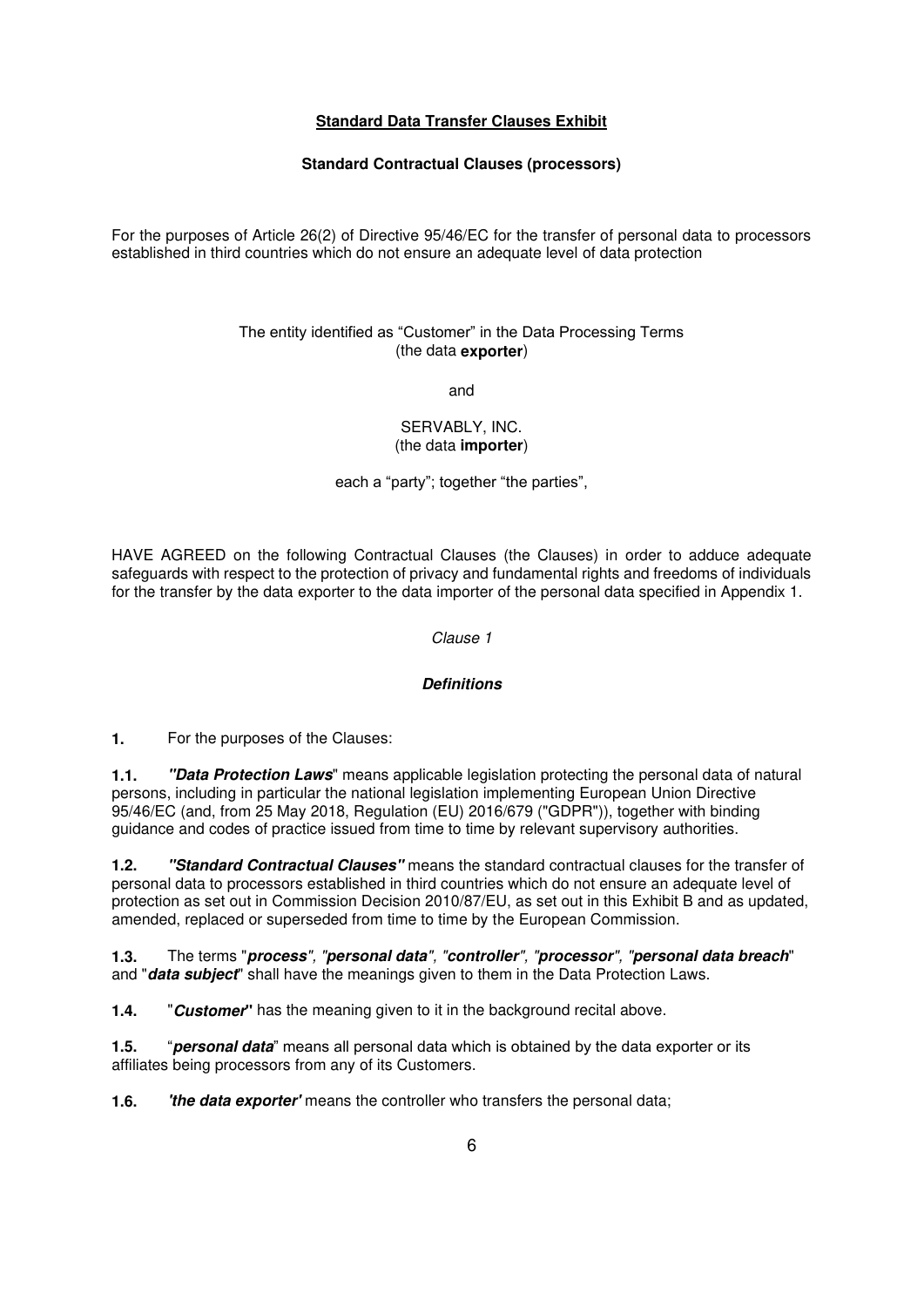**1.7. 'the data importer'** means the processor who agrees to receive from the data exporter personal data intended for processing on behalf of any controller after the transfer in accordance with his instructions and the terms of the Clauses and who is not subject to a third country's system ensuring adequate protection within the meaning of Article 25(1) of Directive 95/46/EC;

**1.8. 'the subprocessor**' means any processor engaged by the data importer or by any other subprocessor of the data importer who agrees to receive from the data importer or from any other subprocessor of the data importer personal data exclusively intended for processing activities to be carried out on behalf of the data exporter after the transfer in accordance with his instructions, the terms of the Clauses and the terms of the written subcontract;

**1.9.** *'the applicable data protection law'* means the legislation protecting the fundamental rights and freedoms of individuals and, in particular, their right to privacy with respect to the processing of personal data applicable to a data controller in the Member State in which the data exporter is established;

**1.10. 'technical and organisational security measures'** means those measures aimed at protecting personal data against accidental or unlawful destruction or accidental loss, alteration, unauthorised disclosure or access, in particular where the processing involves the transmission of data over a network, and against all other unlawful forms of processing;

## Clause 2

## **Details of the transfer**

The details of the transfer and in particular the special categories of personal data where applicable are specified in Appendix 1 which forms an integral part of the Clauses.

#### Clause 3

## **Third-party beneficiary clause**

1. The data subject can enforce against the data exporter this Clause, Clause 4(b) to (i), Clause 5(a) to (e), and (g) to (j), Clause 6(1) and (2), Clause 7, Clause 8(2), and Clauses 9 to 12 as third-party beneficiary.

2. The data subject can enforce against the data importer this Clause, Clause 5(a) to (e) and (g), Clause 6, Clause 7, Clause 8(2), and Clauses 9 to 12, in cases where the data exporter has factually disappeared or has ceased to exist in law unless any successor entity has assumed the entire legal obligations of the data exporter by contract or by operation of law, as a result of which it takes on the rights and obligations of the data exporter, in which case the data subject can enforce them against such entity.

3. The data subject can enforce against the subprocessor this Clause, Clause 5(a) to (e) and (g), Clause 6, Clause 7, Clause 8(2), and Clauses 9 to 12, in cases where both the data exporter and the data importer have factually disappeared or ceased to exist in law or have become insolvent, unless any successor entity has assumed the entire legal obligations of the data exporter by contract or by operation of law as a result of which it takes on the rights and obligations of the data exporter, in which case the data subject can enforce them against such entity. Such third-party liability of the subprocessor shall be limited to its own processing operations under the Clauses.

4. The parties do not object to a data subject being represented by an association or other body if the data subject so expressly wishes and if permitted by national law.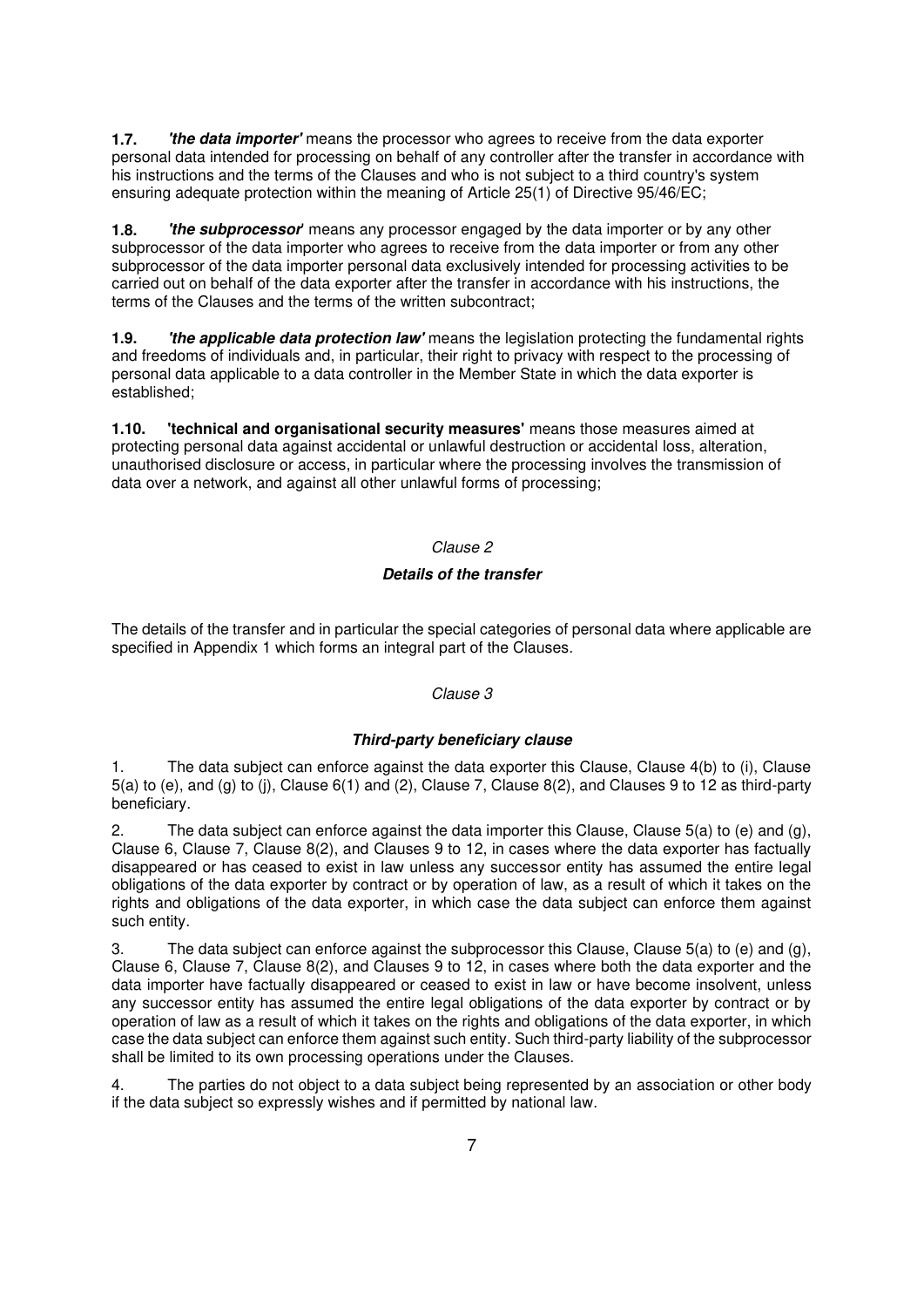#### Clause 4

## **Obligations of the data exporter**

The data exporter agrees and warrants:

(a) that the processing, including the transfer itself, of the personal data has been and will continue to be carried out in accordance with the relevant provisions of the applicable data protection law (and, where applicable, has been notified to the relevant authorities of the Member State where the data exporter is established) and does not violate the relevant provisions of that State

(b) that it has instructed and throughout the duration of the personal data processing services will instruct the data importer to process the personal data transferred only on the data exporter's behalf and in accordance with the applicable data protection law and the Clauses;

(c) that the data importer will provide sufficient guarantees in respect of the technical and organisational security measures specified in Appendix 2 to this contract;

(d) that after assessment of the requirements of the applicable data protection law, the security measures are appropriate to protect personal data against accidental or unlawful destruction or accidental loss, alteration, unauthorised disclosure or access, in particular where the processing involves the transmission of data over a network, and against all other unlawful forms of processing, and that these measures ensure a level of security appropriate to the risks presented by the processing and the nature of the data to be protected having regard to the state of the art and the cost of their implementation;

(e) that it will ensure compliance with the security measures;

(f) that, if the transfer involves special categories of data, the data subject has been informed or will be informed before, or as soon as possible after, the transfer that its data could be transmitted to a third country not providing adequate protection within the meaning of Directive 95/46/EC;

(g) to forward any notification received from the data importer or any subprocessor pursuant to Clause 5(b) and Clause 8(3) to the data protection supervisory authority if the data exporter decides to continue the transfer or to lift the suspension;

(h) to make available to the data subjects upon request a copy of the Clauses, with the exception of Appendix 2, and a summary description of the security measures, as well as a copy of any contract for subprocessing services which has to be made in accordance with the Clauses, unless the Clauses or the contract contain commercial information, in which case it may remove such commercial information;

(i) that, in the event of subprocessing, the processing activity is carried out in accordance with Clause 11 by a subprocessor providing at least the same level of protection for the personal data and the rights of data subject as the data importer under the Clauses; and

 $(i)$  that it will ensure compliance with Clause  $4(a)$  to  $(i)$ .

# Clause 5

#### **Obligations of the data importer**

The data importer agrees and warrants:

(a) to process the personal data only on behalf of the data exporter and in compliance with its instructions and the Clauses; if it cannot provide such compliance for whatever reasons, it agrees to inform promptly the data exporter of its inability to comply, in which case the data exporter is entitled to suspend the transfer of data and/or terminate the contract;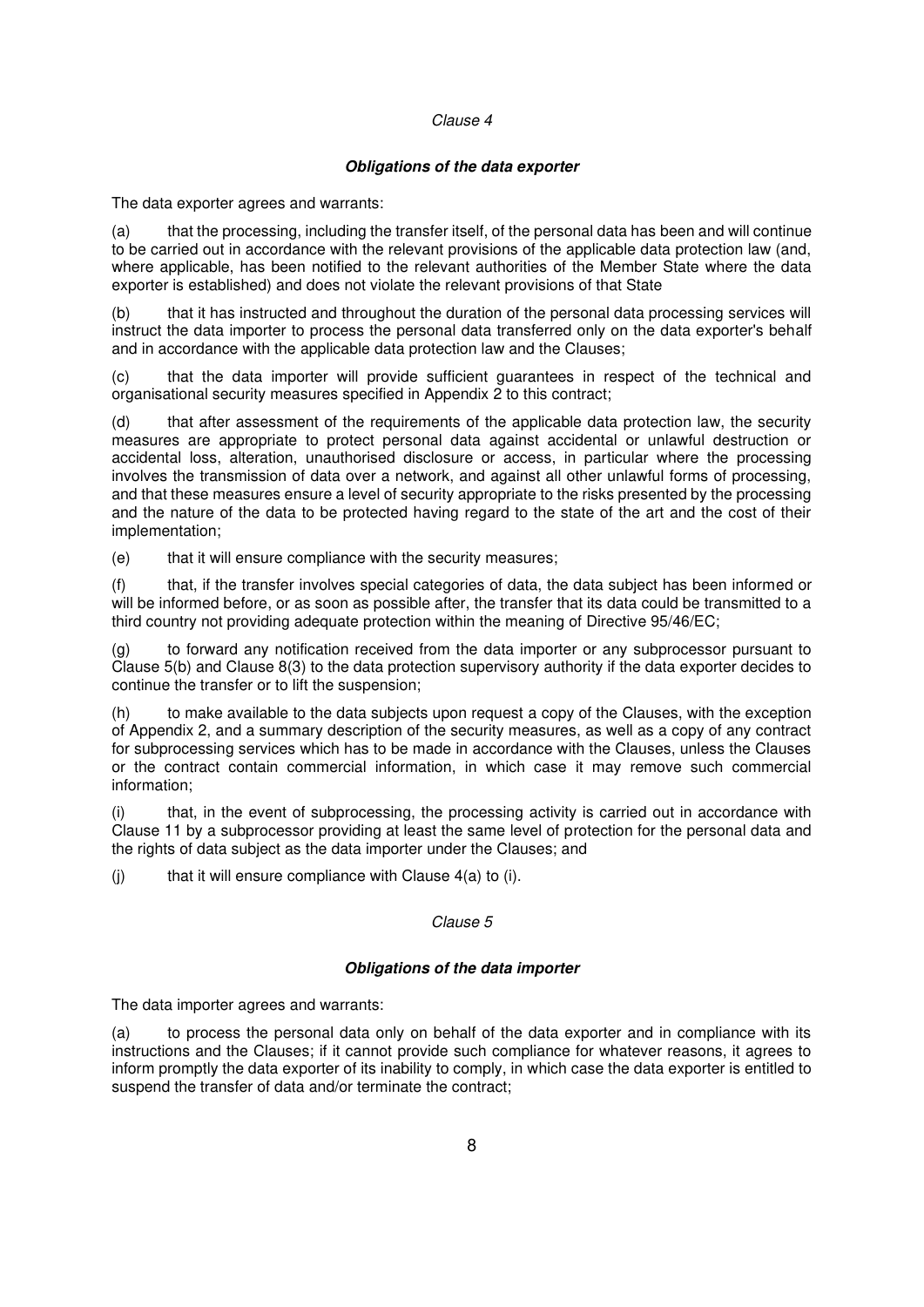(b) that it has no reason to believe that the legislation applicable to it prevents it from fulfilling the instructions received from the data exporter and its obligations under the contract and that in the event of a change in this legislation which is likely to have a substantial adverse effect on the warranties and obligations provided by the Clauses, it will promptly notify the change to the data exporter as soon as it is aware, in which case the data exporter is entitled to suspend the transfer of data and/or terminate the contract;

(c) that it has implemented the technical and organisational security measures specified in Appendix 2 before processing the personal data transferred;

(d) that it will promptly notify the data exporter about:

(i) any legally binding request for disclosure of the personal data by a law enforcement authority unless otherwise prohibited, such as a prohibition under criminal law to preserve the confidentiality of a law enforcement investigation,

(ii) any accidental or unauthorised access, and

(iii) any request received directly from the data subjects without responding to that request, unless it has been otherwise authorised to do so;

(e) to deal promptly and properly with all inquiries from the data exporter relating to its processing of the personal data subject to the transfer and to abide by the advice of the supervisory authority with regard to the processing of the data transferred;

(f) at the request of the data exporter to submit its data processing facilities for audit of the processing activities covered by the Clauses which shall be carried out by the data exporter or an inspection body composed of independent members and in possession of the required professional qualifications bound by a duty of confidentiality, selected by the data exporter, where applicable, in agreement with the supervisory authority;

(g) to make available to the data subject upon request a copy of the Clauses, or any existing contract for subprocessing, unless the Clauses or contract contain commercial information, in which case it may remove such commercial information, with the exception of Appendix 2 which shall be replaced by a summary description of the security measures in those cases where the data subject is unable to obtain a copy from the data exporter;

(h) that, in the event of subprocessing, it has previously informed the data exporter and obtained its prior written consent;

(i) that the processing services by the subprocessor will be carried out in accordance with Clause 11;

(j) to send promptly a copy of any subprocessor agreement it concludes under the Clauses to the data exporter.

#### Clause 6

## **Liability**

1. The parties agree that any data subject, who has suffered damage as a result of any breach of the obligations referred to in Clause 3 or in Clause 11 by any party or subprocessor is entitled to receive compensation from the data exporter for the damage suffered.

2. If a data subject is not able to bring a claim for compensation in accordance with paragraph 1 against the data exporter, arising out of a breach by the data importer or his subprocessor of any of their obligations referred to in Clause 3 or in Clause 11, because the data exporter has factually disappeared or ceased to exist in law or has become insolvent, the data importer agrees that the data subject may issue a claim against the data importer as if it were the data exporter, unless any successor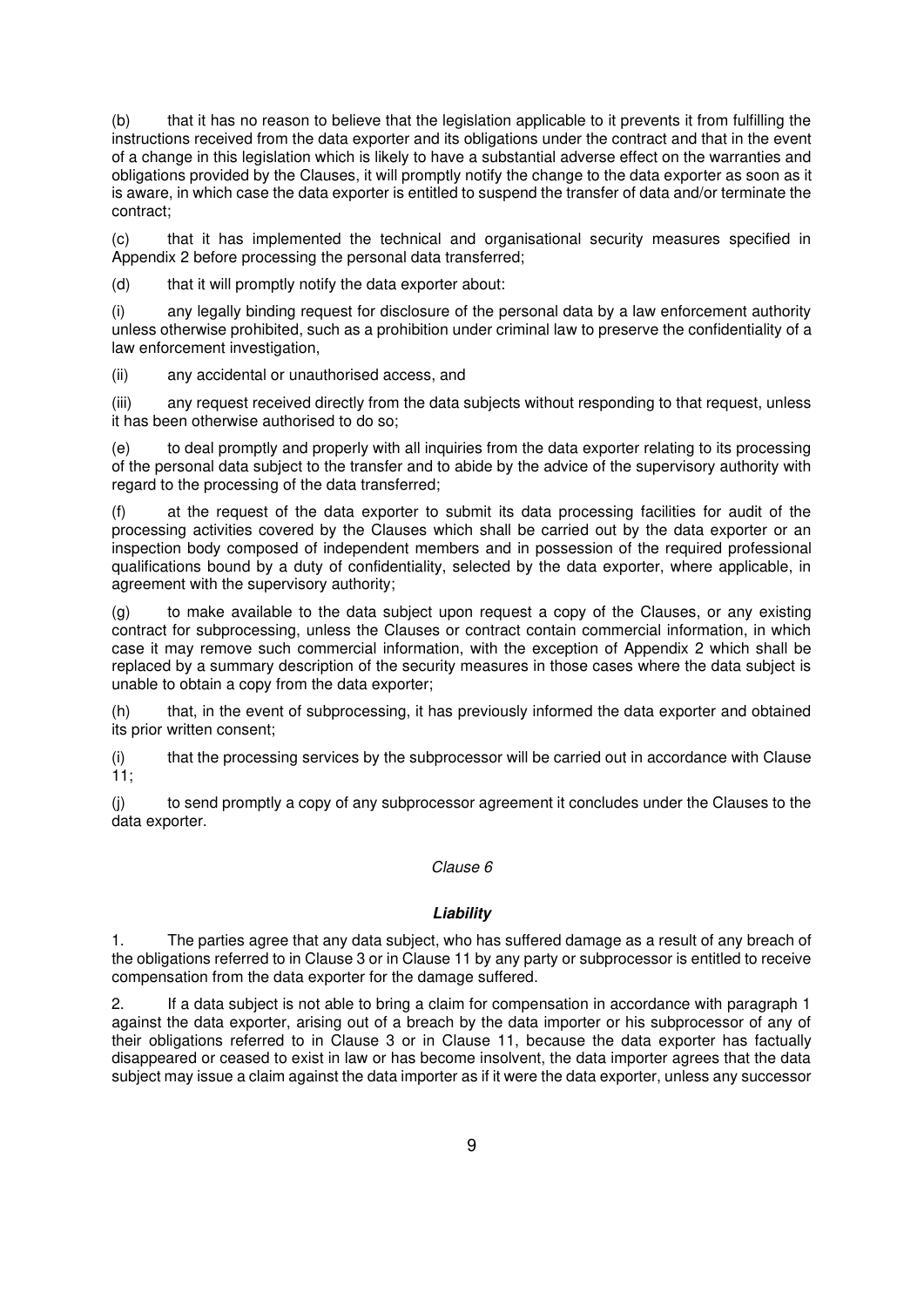entity has assumed the entire legal obligations of the data exporter by contract of by operation of law, in which case the data subject can enforce its rights against such entity.

The data importer may not rely on a breach by a subprocessor of its obligations in order to avoid its own liabilities.

3. If a data subject is not able to bring a claim against the data exporter or the data importer referred to in paragraphs 1 and 2, arising out of a breach by the subprocessor of any of their obligations referred to in Clause 3 or in Clause 11 because both the data exporter and the data importer have factually disappeared or ceased to exist in law or have become insolvent, the subprocessor agrees that the data subject may issue a claim against the data subprocessor with regard to its own processing operations under the Clauses as if it were the data exporter or the data importer, unless any successor entity has assumed the entire legal obligations of the data exporter or data importer by contract or by operation of law, in which case the data subject can enforce its rights against such entity. The liability of the subprocessor shall be limited to its own processing operations under the Clauses.

## Clause 7

## **Mediation and jurisdiction**

1. The data importer agrees that if the data subject invokes against it third-party beneficiary rights and/or claims compensation for damages under the Clauses, the data importer will accept the decision of the data subject:

(a) to refer the dispute to mediation, by an independent person or, where applicable, by the supervisory authority;

(b) to refer the dispute to the courts in the Member State in which the data exporter is established.

2. The parties agree that the choice made by the data subject will not prejudice its substantive or procedural rights to seek remedies in accordance with other provisions of national or international law.

# Clause 8

#### **Cooperation with supervisory authorities**

1. The data exporter agrees to deposit a copy of this contract with the supervisory authority if it so requests or if such deposit is required under the applicable data protection law.

2. The parties agree that the supervisory authority has the right to conduct an audit of the data importer, and of any subprocessor, which has the same scope and is subject to the same conditions as would apply to an audit of the data exporter under the applicable data protection law.

3. The data importer shall promptly inform the data exporter about the existence of legislation applicable to it or any subprocessor preventing the conduct of an audit of the data importer, or any subprocessor, pursuant to paragraph 2. In such a case the data exporter shall be entitled to take the measures foreseen in Clause 5 (b).

## Clause 9

# **Governing Law**

The Clauses shall be governed by the law of the Member State in which the data exporter is established.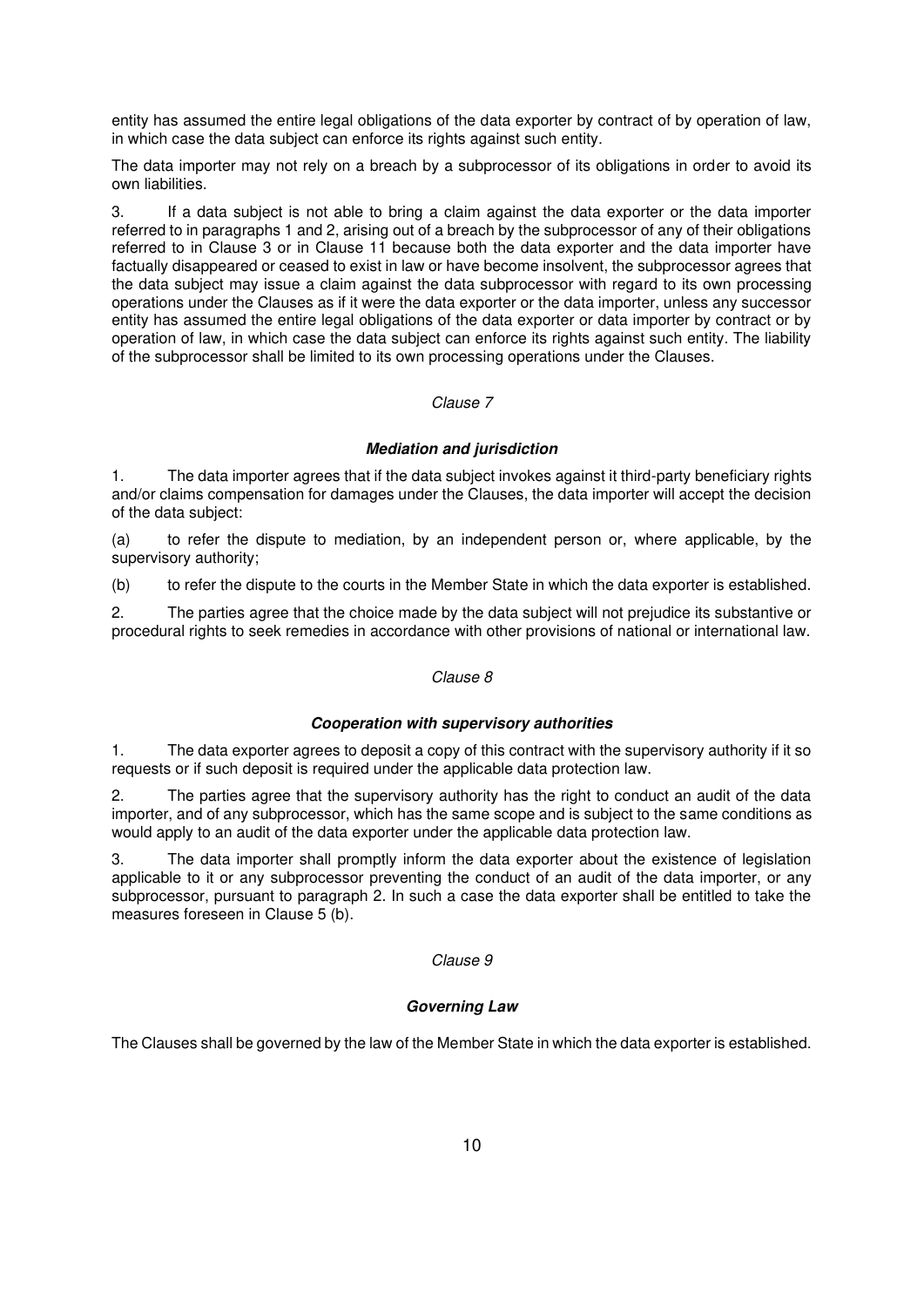## Clause 10

## **Variation of the contract**

The parties undertake not to vary or modify the Clauses. This does not preclude the parties from adding clauses on business related issues where required as long as they do not contradict the Clause.

## Clause 11

## **Subprocessing**

1. The data importer shall not subcontract any of its processing operations performed on behalf of the data exporter under the Clauses without the prior written consent of the data exporter. Where the data importer subcontracts its obligations under the Clauses, with the consent of the data exporter, it shall do so only by way of a written agreement with the subprocessor which imposes the same obligations on the subprocessor as are imposed on the data importer under the Clauses. Where the subprocessor fails to fulfil its data protection obligations under such written agreement the data importer shall remain fully liable to the data exporter for the performance of the subprocessor's obligations under such agreement.

2. The prior written contract between the data importer and the subprocessor shall also provide for a third-party beneficiary clause as laid down in Clause 3 for cases where the data subject is not able to bring the claim for compensation referred to in paragraph 1 of Clause 6 against the data exporter or the data importer because they have factually disappeared or have ceased to exist in law or have become insolvent and no successor entity has assumed the entire legal obligations of the data exporter or data importer by contract or by operation of law. Such third-party liability of the subprocessor shall be limited to its own processing operations under the Clauses.

3. The provisions relating to data protection aspects for subprocessing of the contract referred to in paragraph 1 shall be governed by the law of the Member State in which the data exporter is established.

4. The data exporter shall keep a list of subprocessing agreements concluded under the Clauses and notified by the data importer pursuant to Clause 5 (j), which shall be updated at least once a year. The list shall be available to the data exporter's data protection supervisory authority.

#### Clause 12

# **Obligation after the termination of personal data processing services**

1. The parties agree that on the termination of the provision of data processing services, the data importer and the subprocessor shall, at the choice of the data exporter, return all the personal data transferred and the copies thereof to the data exporter or shall destroy all the personal data and certify to the data exporter that it has done so, unless legislation imposed upon the data importer prevents it from returning or destroying all or part of the personal data transferred. In that case, the data importer warrants that it will guarantee the confidentiality of the personal data transferred and will not actively process the personal data transferred anymore.

2. The data importer and the subprocessor warrant that upon request of the data exporter and/or of the supervisory authority, it will submit its data processing facilities for an audit of the measures referred to in paragraph 1.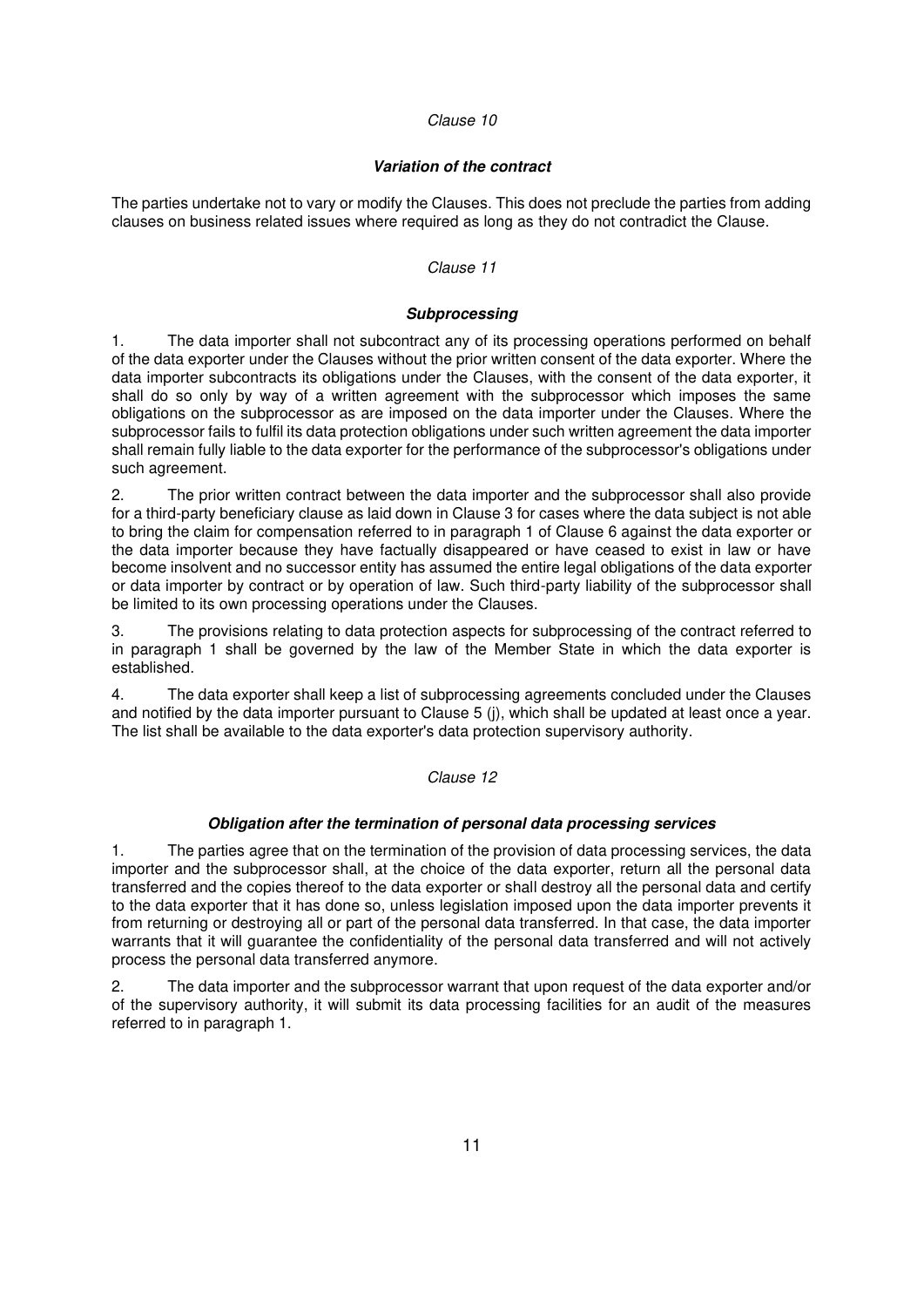## **APPENDIX 1 TO THE STANDARD CONTRACTUAL CLAUSES**

This Appendix forms part of the Clauses and must be completed and signed by the parties

The Member States may complete or specify, according to their national procedures, any additional necessary information to be contained in this Appendix

### **Data exporter**

The data exporter is:

Customer, as identified in the Data Processing Terms

## **Data importer**

The data importer is:

Servably, Inc., as identified in the Data Processing Terms

#### **Data subjects**

The personal data transferred concern the following categories of data subjects:

See Schedule A of the Data Processing Terms

## **Categories of data**

The personal data transferred concern the following categories of data:

See Schedule A of the Data Processing Terms

# **Special categories of data (if appropriate)**

The personal data transferred concern the following special categories of data:

None

# **Processing operations**

The personal data transferred will be subject to the following basic processing activities:

See Section 3 of the Data Processing Terms